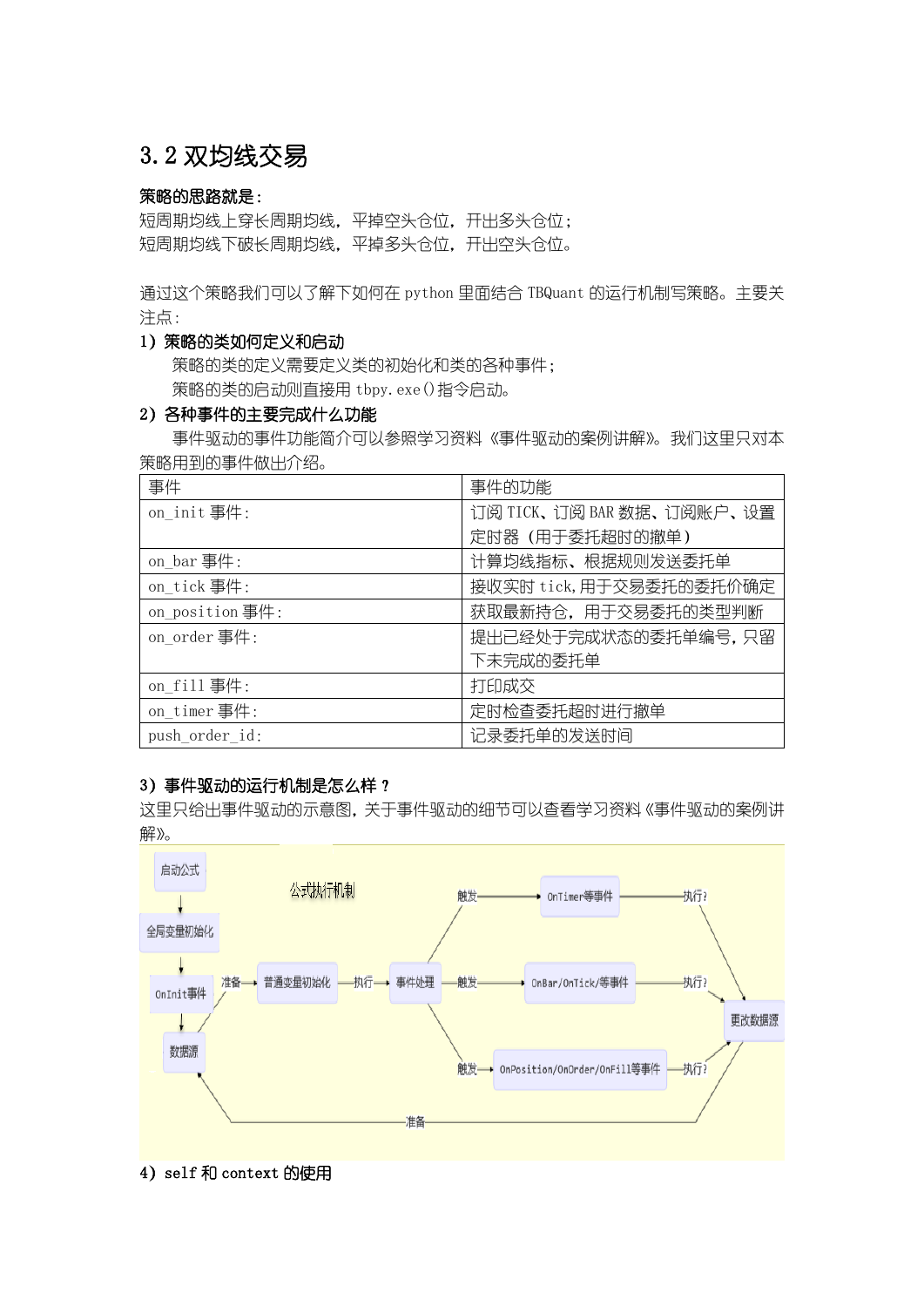这两个参数在每个事件驱动中都是默认要用的。所以如果对类不熟悉的化,需要简单了解下 self 和 context 的意义和用法。

self 是在类的方法中的, 在调用此方法时, 不用给 self 赋值, Python 会自动给他赋值, 而 且这个值就是类的实例--对象本身。

Context 是上下文,可以理解为成一个环境参数的结合,在当前环境下你能拿到的参数都可 以从 context 出发去拿环境。

比如在代码中,在初始化时定义了 context 的 K 线,TICK,账户信息,定时器等。在其它事 件驱动中都可以读取到这些信息。

#### 5)关于交易账户的处理

交易账户是在 TBQuant 里面登录完成, 在 PYTHON 的策略参数当中制定账户 ID, 就可以使用 策略读取账户相关信息并发送委托指令,驱动 TBQuant 与交易所进行通讯。

# 完整代码如下:

# encoding utf-8

import tbpy

import sys

import datetime

```
class My_DualMA(tbpy.IStrategy):
    #策略的初始化:传入均线参数、资金账户 ID、合约代码
   def init (self, fast length, slow length, account id, symbol):
        super().__init__('My_DualMA')
       self. fast length = fast length
       self. slow length = slow length
       self. account id = account id
       self. symbol = symbol
        self._account = None
       self. tick = None
       self. pos = Noneself. order dict = \{\}self. _timer_id = 0
        pass
   def del del (self): pass
   #on_init 事件: 订阅 TICK、订阅 BAR 数据、订阅账户、设置定时器(用于委托超时的
撤单)
    def on_init(self, context):
       ret = context.subscribe tick(symbol=self. symbol)
        if ret is not None:
            print(ret)
            tbpy.exit()
        ret = context.subscribe_bar(symbol=self._symbol, frequency='10s', 
begin time=datetime.datetime.now()-
```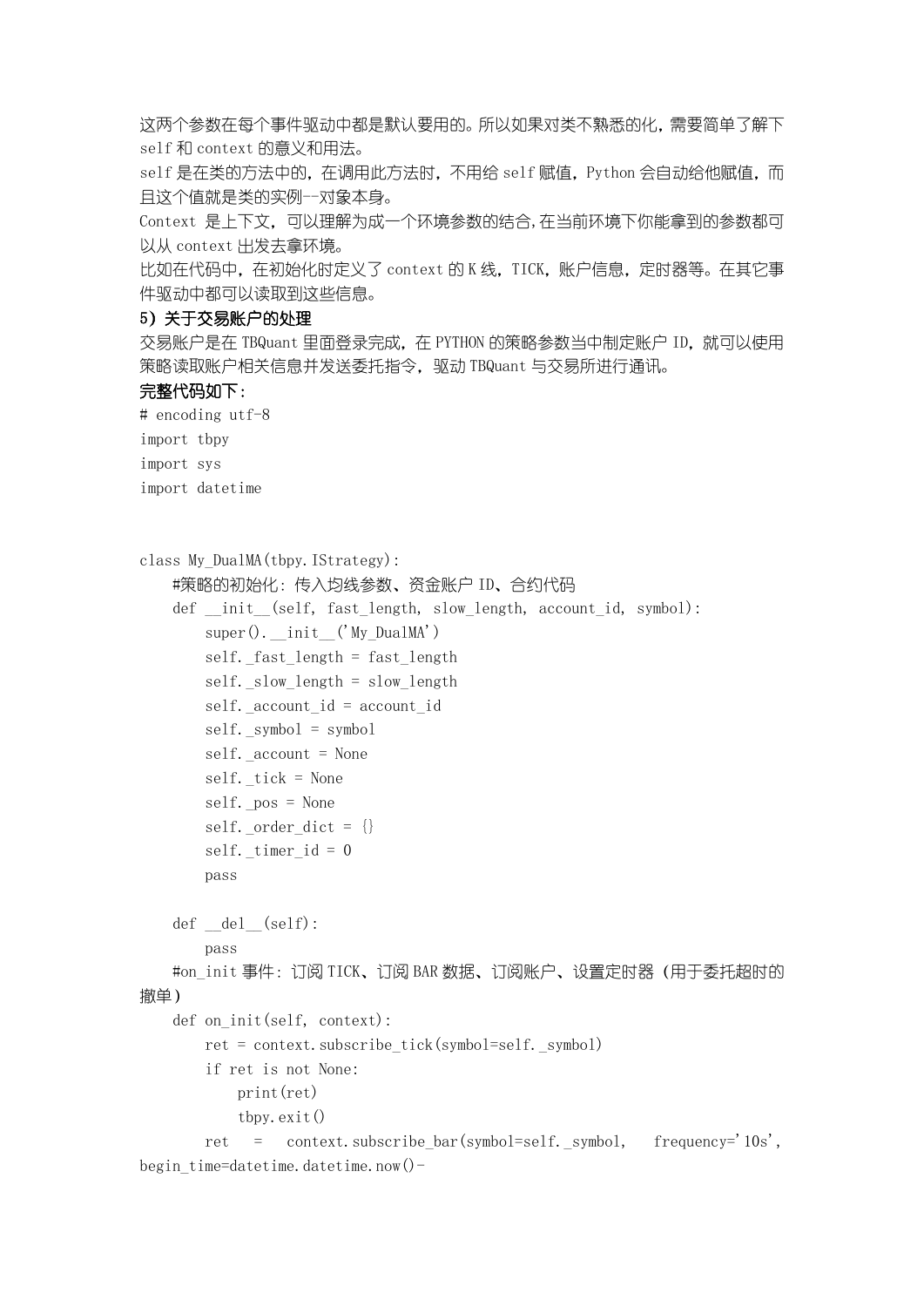```
datetime.timedelta(minutes=self._slow_length), sliding_window=self._slow_length)
         if ret is not None:
             print(ret)
             tbpy.exit()
        self. _account = context. subscribe_account(account_id=self. _account_id)
         if self._account is None:
            print(tbpy.get last err())
             tbpy.exit()
        self. timer id = context.create timer(interval millsecs=5000)
        self. tick = tbpy.get current tick(symbol=self. symbol)
        self. pos = self. _account.get_position(symbol=self. _symbol)
        print ('on init success.')
    #on_bar 事件: 计算均线指标、根据规则发送委托单
    def on bar(self, context, bars, symbol, flag):
         print(bars[len(bars)-1])
        # flag=0 历史数据; flag=1 实时数据
        if flag != 1:
             return
         if self._tick is None:
             return
         if self._account.get_status() != tbpy.AccountStatus.OnService:
             return
        fast avg = sum(bar.close for bar in bars[(-self. fast length - 1):-1])
/ self. _fast_length
        slow \text{avg} = \text{sum}(\text{bar. close for bar in bars}(-\text{self. slow length} - 1):-1])/ self._slow_length
         if fast_avg > slow_avg:
             if self._pos is None:
                self.push_order_id(self._account.buy(symbol=symbol, volume=1,
price=self._tick.last))
             else:
                if self. pos.s can cover volume > 0:
                    self.push_order_id(self._account.buy2cover(symbol=symbol,
volume=self. pos.s can cover volume, price=self. tick.last))
                if self. pos.l current volume + self. pos.l active volume -
self. pos. l active close volume \leq 2:
                    self.push_order_id(self._account.buy(symbol=symbol,
volume=1, price=self._tick.last))
        elif fast avg \langle slow avg:
             if self._pos is None:
                self.push_order_id(self._account.sell2short(symbol=symbol,
volume=1, price=self._tick.last))
             else:
                if self. pos. 1 can sell volume > 0:
```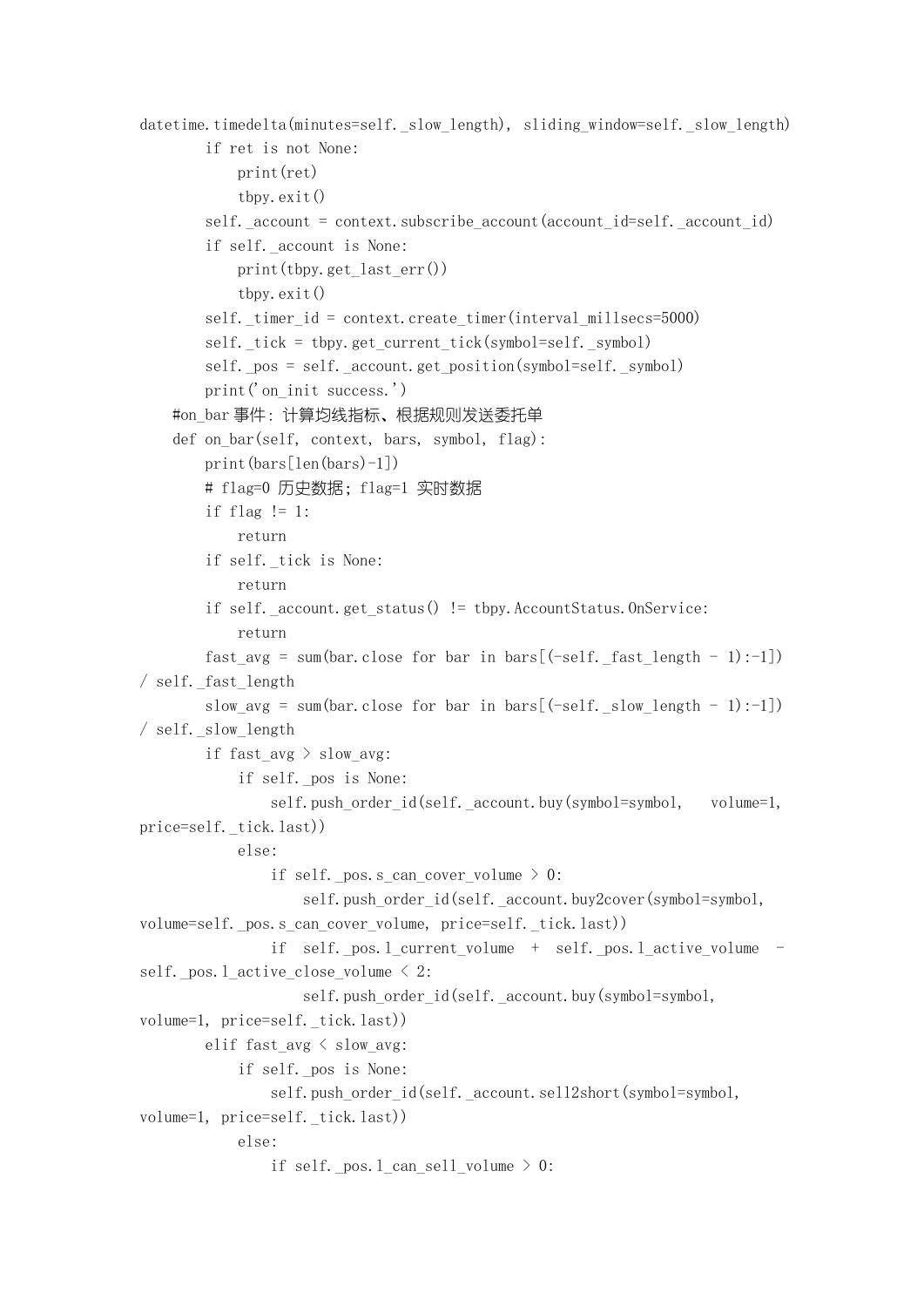```
self.push_order_id(self._account.sell(symbol=symbol,
volume=self._pos.l_can_sell_volume, price=self._tick.last))
                if self._pos.s_current_volume + self._pos.s_active_volume -
self. pos.s active close volume \leq 2:
                   self.push_order_id(self._account.sell2short(symbol=symbol,
volume=1, price=self._tick.last))
   #on_tick 事件: 接收实时 tick, 用于交易委托的委托价确定
   def on tick(self, context, tick):
        # print(tick)
       self. tick = tick
   #on_position 时间: 获取最新持仓, 用于交易委托的类型判断
   def on position(self, context, pos):
        print(pos)
       self. pos = pos#on_order 事件: 剔除已经处于完成状态的委托单编号, 只留下未完成的委托单
    def on_order(self, context, order):
        print(order)
       if order. status == tbpy. OrderStatus. NewReject or order. status ==
tbpy.OrderStatus.AllFill or \
                       order.status == tbpy.OrderStatus.Canceled or 
order.status == tbpy.OrderStatus.CanceledFill:
           self. order dict.pop(order.order id)
    #on_fill 事件:打印成交
   def on fill(self, context, fill):
        print(fill)
        pass
   #on_timer 事件: 定时检查委托超时进行撤单
   def on timer(self, context, id, millsecs):
       now time = datetime.datetime.now()
        for key, value in self._order_dict.items():
           if (now time - value). seconds \succeq 10:
               self. _account.cancel_order(order_id=key)
   #push_order_id: 记录委托单的发送时间
   def push order id(self, order id list):
       send time = datetime.datetime.now()
        for id in order_id_list:
            self._order_dict[id] = send_time
if name == 'main ':
    #TBPY 初始化
   ret = tbpy. init() if ret is False:
        print('init fail.')
```